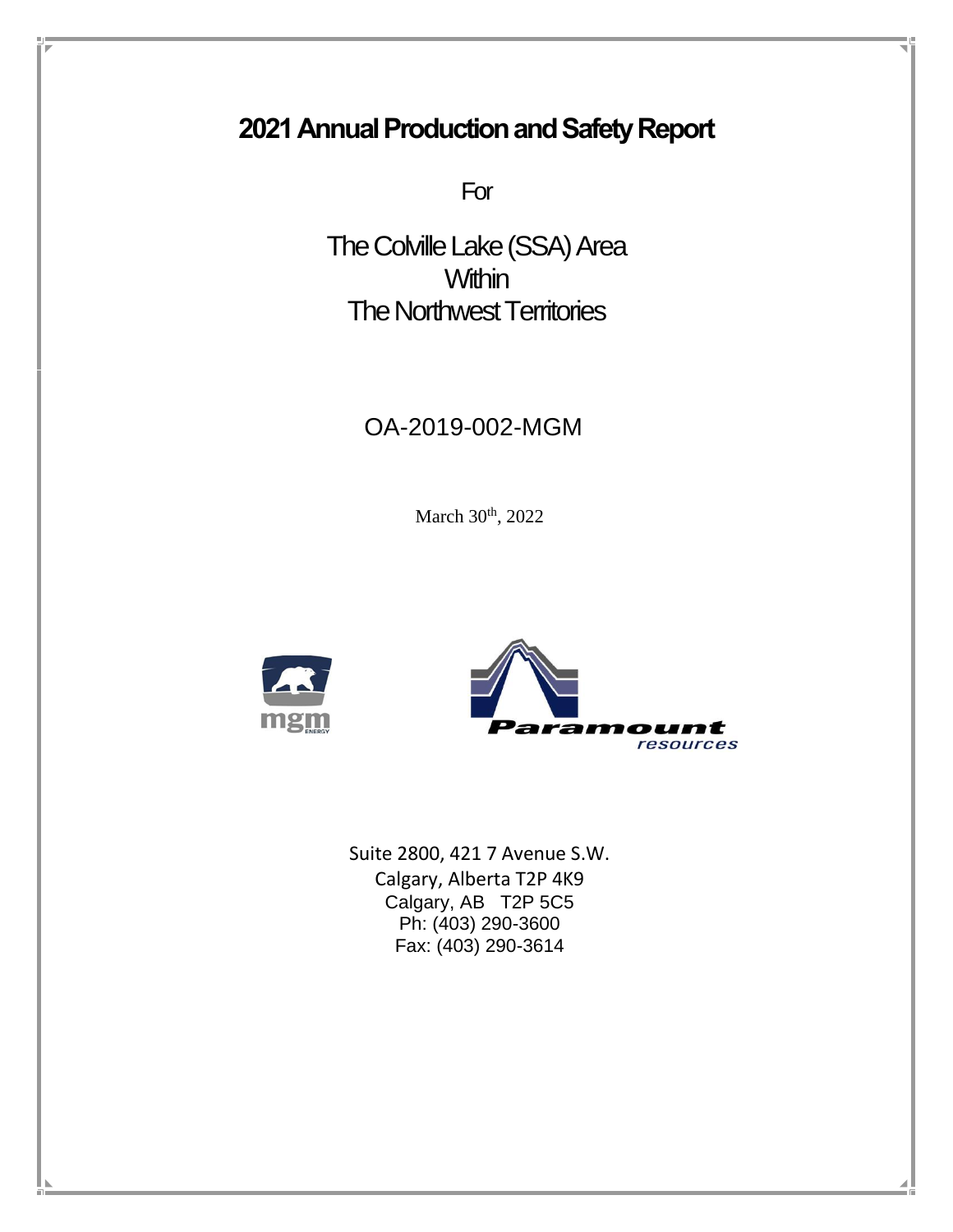# **Table of Contents**

- 1. Introduction
- 2. Overview of Drilling/Servicing and Construction Activities for the Colville Lake (SSA) Area
	- 2.1. Road Construction
	- 2.2. Drilling Activities
	- 2.3. Service Rig Activities
	- 2.4.Construction Activities
- 3. Overview of Drilling/Servicing and Construction Activities for the Colville Lake (SSA) Area
	- 3.1. Suspended Well Inspections
	- 3.2. OROGO Inspections
- 4. Summary
	- 4.1. Summary of Lost or Restricted Workday Injuries
	- 4.2. Minor Injuries and Safety Related Incidents
	- 4.3. Total Person-Hours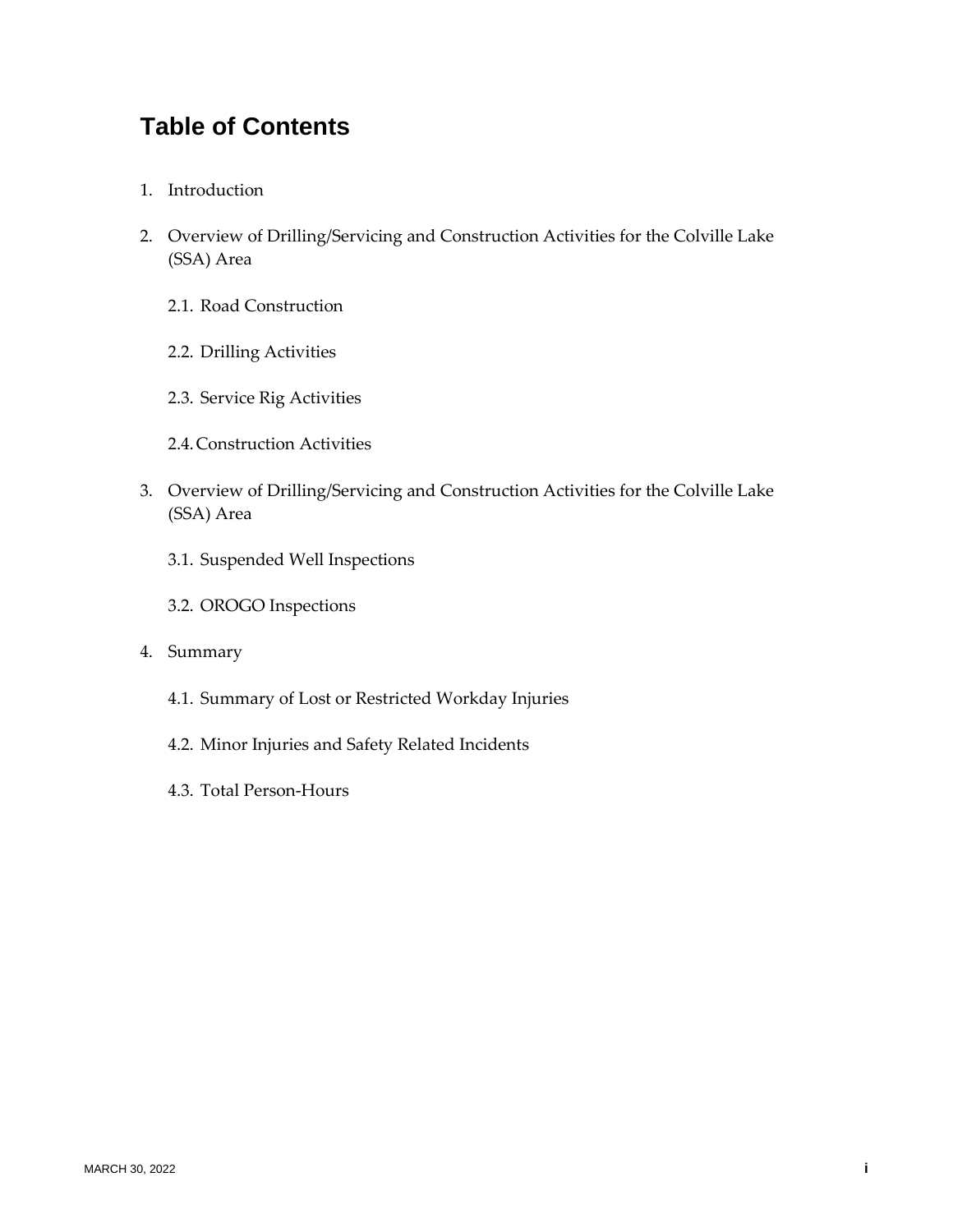# **1. INTRODUCTION**

#### **The Annual Safety Report**

The Annual Safety Report is required pursuant to Part II Section 87 of the Oil and Gas Drilling and Production Regulations:

*The Operator shall ensure that, not later than March 31 of each year, an annual safety report relating to the proceeding year is submitted to the Board and includes:*

*(a) a summary of lost or restricted workday injuries, minor injuries and safety–related incidents and near-misses that have occurred during the preceding year; and (b) a discussion of efforts undertaken to improve safety.*

#### **Colville Lake (SSA) Area**

This area is not producing, and the production operations have been suspended. Stakeholder consultations, suspended well inspections and environmental monitoring was conducted in 2021.

## **2. OVERVIEW OF DRILLING/SERVICING AND CONSTRUCTION ACTIVITIES FOR THE COLVILLE LAKE (SSA) AREA**

### **2.1. ROAD CONSTRUCTION**

There were no road construction activities during the 2021 reporting period.

#### **2.2.DRILLING ACTIVITIES**

There were no drilling activities during the 2021 reporting period.

#### **2.3.SERVICE RIG ACTIVITIES**

There were no service rig activities during the 2021 reporting period.

#### **2.4 Construction Activities**

There were no construction activities during the 2021 reporting period.